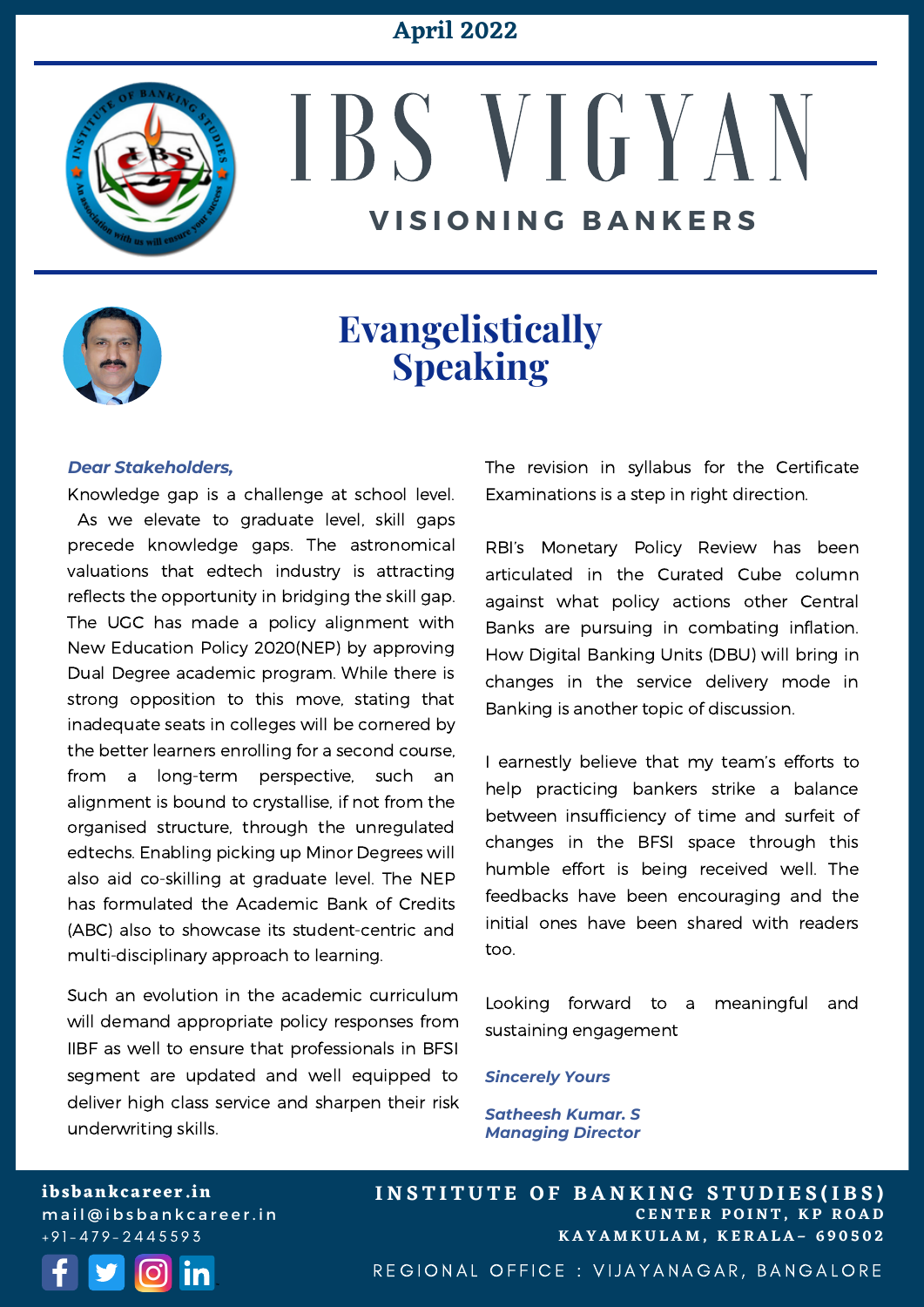

**ibsbankcareer.in** mail@ibsbankcareer.in + 9 1 - 4 7 9 - 2 4 4 5 5 9 3



# **CURATED CUBE**

Resistance to change yielding place to In order to bolster its liquidity management issued guidelines for Digital Banking Units Facility (SDF) on an overnight basis, without the compulsion to change. RBI has appropriately (DBU) to add thrust to financial inclusion plans. Commercial Banks have been given full freedom to open DBUs and offer both liability and asset products that capture end-to-end digital life cycle. Hence, DBUs need to be housed independent of brick-and-mortar branch premises and all products must be paperless. No cash handling is envisaged, other than ATMs and Cash Deposit Machines. The products need to have sufficient technology backing to deliver them is self-servicing or assisted self-servicing mode.

When alarm bells are ringing at the sovereign default by Sri Lanka or depleted reserves of Nepal and Pakistan, RBI seems to have calibrated its approach to withdrawing durable liquidity from the system as signs of restoration of normalcy become visible. The Monetary Policy Committee has boldly continued with the accommodative stance and expressed confidence at reigning in inflation within mandated band. The RBI Bulletin flags rising shipping costs as an inflation-push factor.

The Bank for International Settlements (BIS) has made a cautionary statement that world may be in the cusp of an inflationary era.

tools, RBI has introduced the Standing Deposit need for backing it with collateral of Government Security. This has effectively reverted the liquidity corridor to 50 basis points between 3.75% and 4.25%, with the Repo Rate anchored in the middle at 4.00%. The Reverse Repo rate at 3.35% becomes infructuous and going forward, a convergence of liquidity within SDF and Marginal Standing Facility (MSF) rates could stabilize. RBI has gone on record that it's discretionary Counter Cyclical Capital Buffer (CCCB) need not be activated for the present, the primary threshold being Credit to GDP gap.

RBI Governor has clearly articulated in a speech that the Central Bank has been able to provide a stable guidance path to recovery through multiple indicators approach to monetary management. Their actions on liquidity induction / absorption have also carried indications of timelines so that they are not open ended, as practiced by Central Banks in some developed economies. He believes that this adds credibility to RBIs actions and the attendant transparency helps build trust on a sustainable basis.

*(Cube gives a third dimension in geometry. Curated Cube endeavors to conflate events in the market over the past month.)*

**JAIIB/CAIIB Online Coaching** - *This is the sure shot key that opens up the path for an accelerated career progression. A pass in [JAIIB/CAIIB](https://ibsbankcareer.in/course/) with 90+ marks will ensure that you are handpicked for key assignments with in the country as well as overseas.*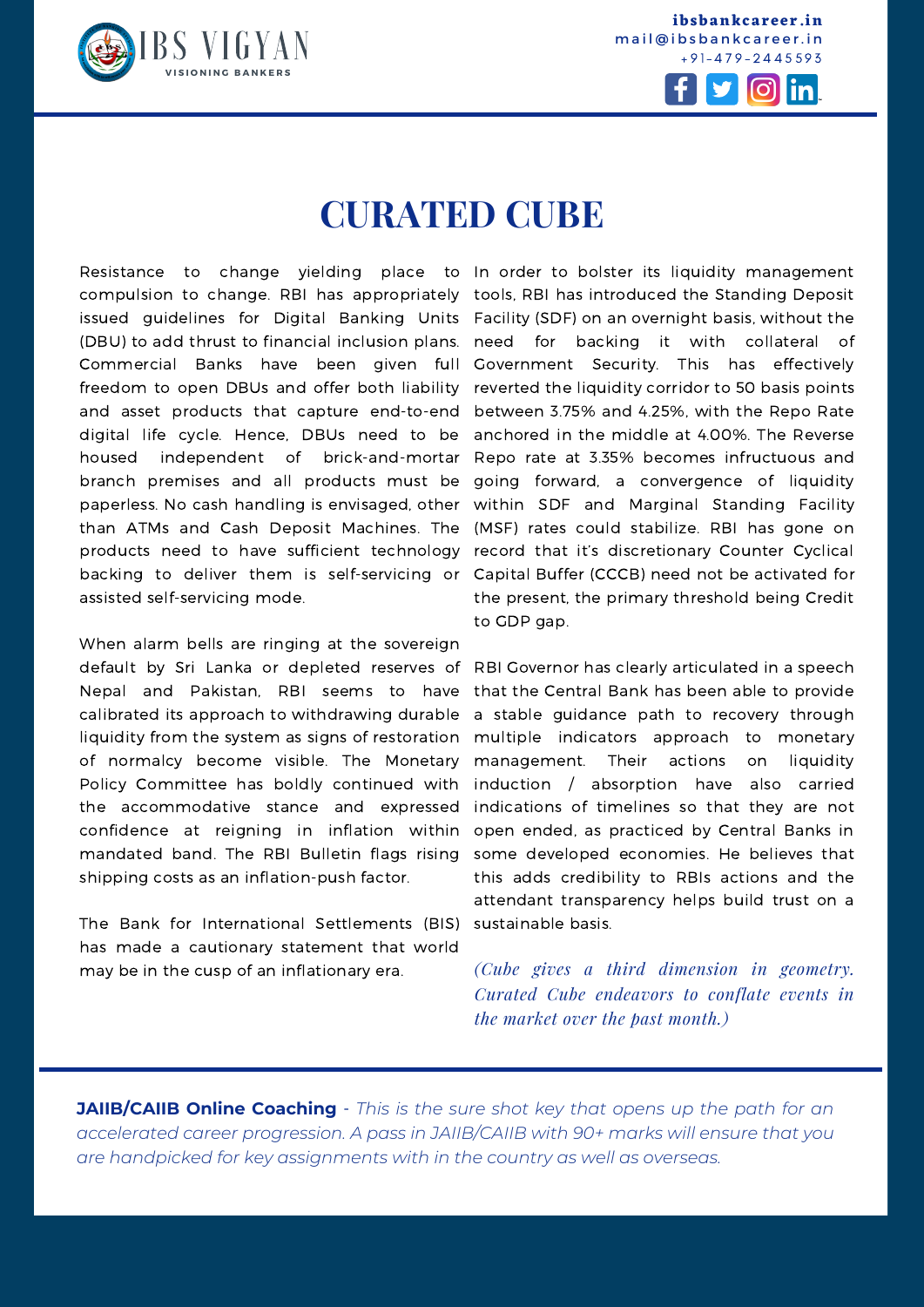

**ibsbankcareer.in** mail@ibsbankcareer.in + 9 1 - 4 7 9 - 2 4 4 5 5 9 3



## **FOURTH PILLAR**

#### **Geo-tagging**

Geo-tagging refers to capturing the geographical coordinates (latitude and longitude) of payment touch points deployed by merchants to receive payments from their customers.

Geo-tagging has various benefits, such as, provide insights on regional penetration of digital payments, monitor infrastructure density across different locations, identify scope for deploying additional payment touch points; facilitate focused digital literacy programmes.

Digital payment transactions carried out by customers using payment touch points use two broad categories of physical infrastructure,

- **Banking infrastructure** comprising bank branches, offices, extension counters, Automated Teller Machines (ATMs) / Cash Deposit Machines (CDMs), Cash Recycler Machines (CRMs), micro-ATMs used by Business Correspondents (BCs), etc.
- **Payment acceptance infrastructure** comprising Points of Sale (PoS) terminals, Quick Response (QR) codes deployed by banks / non-bank Payment System Operators (PSOs), etc.

#### **Impounding of Counterfeit Notes**

The Counterfeit Notes can be impounded by:

All Banks

.

• Issue Offices of Reserve Bank of India

No credit to customer's account is to be given for Counterfeit Notes, if any, detected in the tender received over the counter or at the back-office / currency chest. In no case, the Counterfeit Notes shall be returned to the tenderer or destroyed by the bank branches

Failure of the banks to impound Counterfeit Notes detected at their end will be construed as wilful involvement of the bank concerned in circulating Counterfeit Notes and penalty will be imposed.

Notes determined as counterfeit shall be stamped as "COUNTERFEIT NOTE" and impounded. Each such impounded note shall be recorded under authentication in a separate register.

For cases of detection of Counterfeit Notes up to four pieces in a single transaction, a consolidated report in the prescribed format shall be sent by the Nodal Bank Officer to the police authorities or the Nodal Police Station, along with the suspect Counterfeit Notes, at the end of the month.

For cases of detection of Counterfeit Notes of five or more pieces in a single transaction, the Counterfeit Notes shall be forwarded immediately by the Nodal Bank Officer to the local police authorities or the Nodal Police Station for investigation by filing FIR in the prescribed format.

*(Fourth Pillar strives to position beyond the three pillars of Basel and is culled from the Four Estates)*

**I N S T I T U T E O F B A N K I N G S T U D I E S (I B S )**

**JAIIB/CAIIB Online Coaching** - *This is the sure shot key that opens up the path for an accelerated career progression. A pass in [JAIIB/CAIIB](https://ibsbankcareer.in/course/) with 90+ marks will ensure that you are handpicked for key assignments with in the country as well as overseas.*